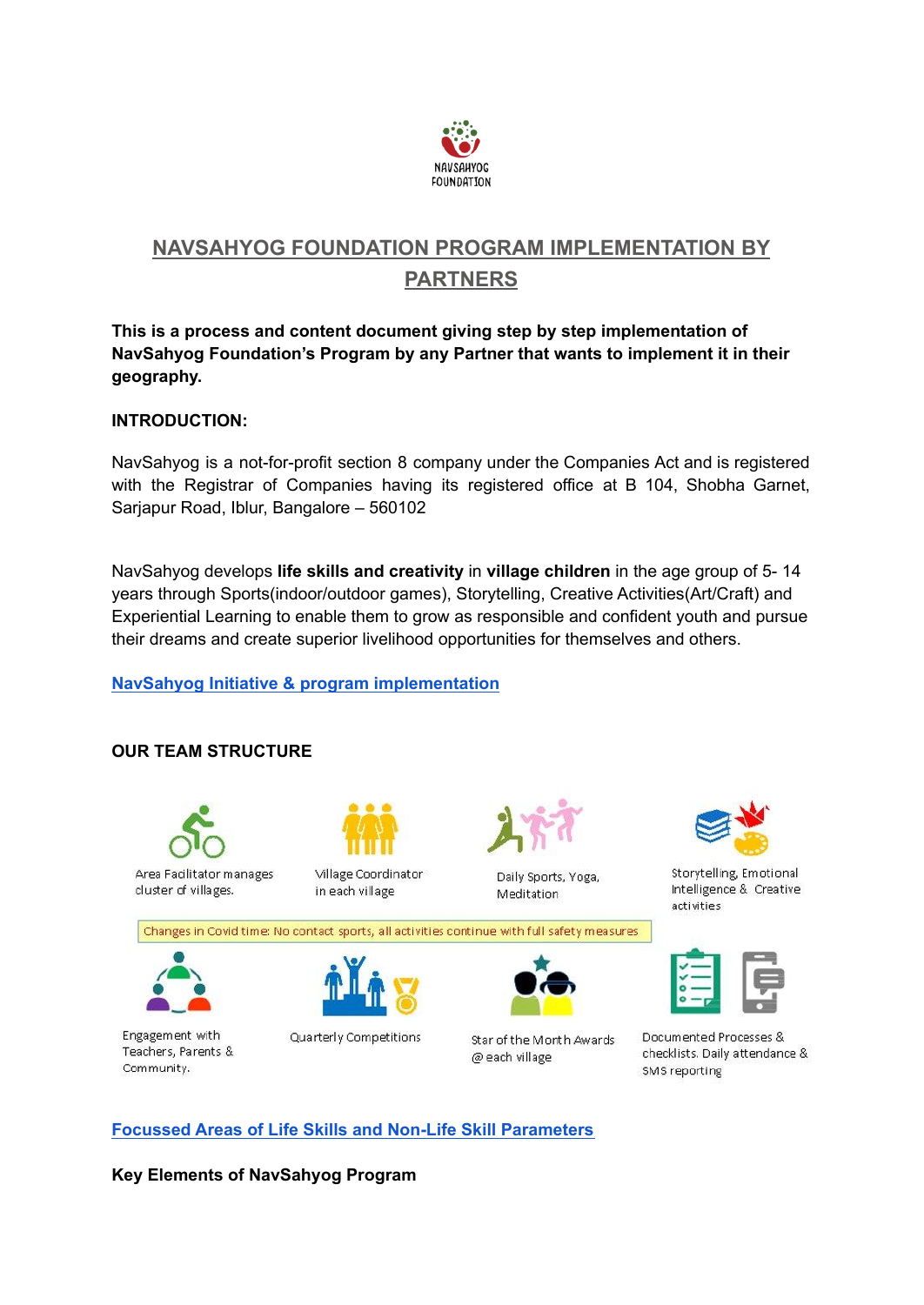#### A brief overview of elements in [NavSahyog](https://docs.google.com/document/d/1Tv2WK8mBzswbj9W6I87BgNeuZzh9rVx-/edit?usp=sharing&ouid=105682685491832883883&rtpof=true&sd=true) Program

- Minimal infrastructure
- Process documents
- Training Processes
- Planned curriculum of activities
- Monthly award/Annual competition for children
- Field coordinator
- Area Facilitator
- Village coordinator
- [NSF](https://docs.google.com/document/d/18m3iIhTQcYrGahvttnQQhpYWNc_6ymA0/edit?usp=sharing&ouid=105682685491832883883&rtpof=true&sd=true) App

## **A. Getting Started:**

- 1. Identify villages selection criteria Village selection and Cluster [formation](https://docs.google.com/document/d/1ioRl6Ya17vLv9vYM9f6NCV1IOYwOgfV2/edit?usp=sharing&ouid=105682685491832883883&rtpof=true&sd=true) [criteria,](https://docs.google.com/document/d/1ioRl6Ya17vLv9vYM9f6NCV1IOYwOgfV2/edit?usp=sharing&ouid=105682685491832883883&rtpof=true&sd=true) [information](https://drive.google.com/file/d/1V-WoT5tC-ABXcdcvuSHJFVtzBJzb7OBV/view?usp=sharing) about village
- 2. Forming a cluster of 20 villages
- 3. Identify an AF Role & Qualification Criterion JD Area [Facilitator](https://docs.google.com/document/d/1BMDgsmVirq6oYyfO37TytqmAzuYL3gMO/edit)
- 4. Identify Village coordinators Role & Qualification Criterion JD of [village](https://drive.google.com/file/d/1umSHNOqn6WeP2-_LHZ8_JJxRCs1S-wEZ/view?usp=sharing) [coordinator](https://drive.google.com/file/d/1umSHNOqn6WeP2-_LHZ8_JJxRCs1S-wEZ/view?usp=sharing)
- 5. Connect with school HM/teachers to explain about NavSahyog initiative: **Share videos:**
	- a. Why we do what we do: The Big [Problem:](https://youtu.be/96uw3MPS37M)
	- b. Daily [activities](https://youtu.be/qTlORe6lYzA) of the program
	- c. [Experiential](https://youtu.be/LJgXp9YJxsY) learning

Ordering of VC Kits, Board Games, Story Books - VC [Checklist](https://docs.google.com/document/d/1fFwNp-3Y9cbbnZM65_hI08Vc6uCpoi_U/edit)

#### **B. Training:**

- 1. [Micro-Training](https://docs.google.com/document/d/1uqc39Fu75iv-ZLB172QMGavr5_IHwKDDzC7sfI3zzXk/edit?usp=sharing) for AE
- 2. [Micro-Training](https://docs.google.com/document/d/1TDw5VBVITnuH_6RyNfQz9Qbp2M-NEx7txMufksK2fg0/edit) for VC
- 3. Orientation & in person training

#### **C. How to start the program in village**

- 1. Meeting community leaders
- 2. Meeting Parents & community
- 3. Meeting Teachers & HM in schools
- 4. Identify location for conducting Program ( Typically school premise)
- 5. [Collecting](https://drive.google.com/file/d/1sX_w-eRVNqtKnTff6l0GpdMLQuJUMydL/view?usp=sharing) children details
- 6. Gathering children after school hours to conduct program